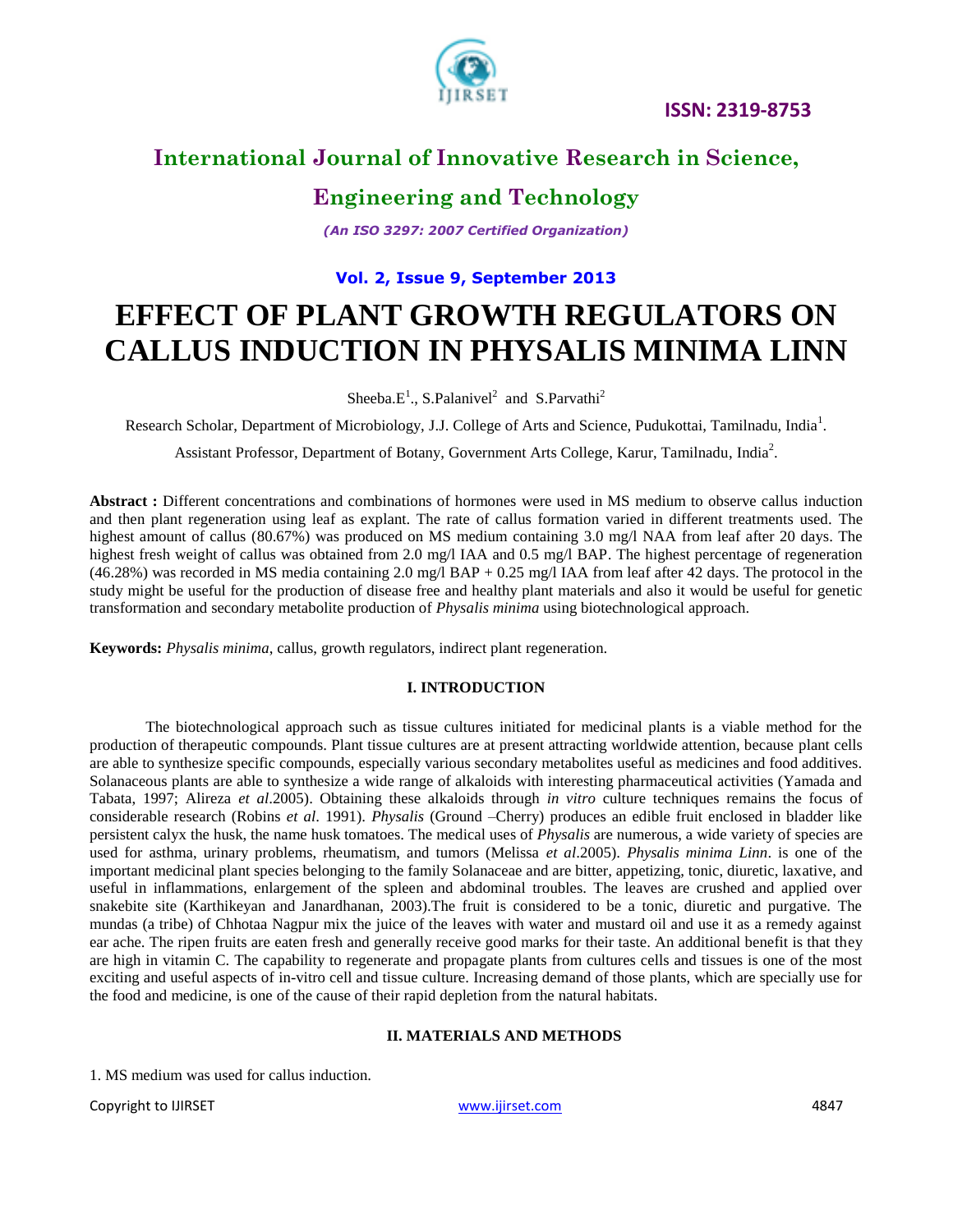**ISSN: 2319-8753** 



### **International Journal of Innovative Research in Science,**

### **Engineering and Technology**

*(An ISO 3297: 2007 Certified Organization)*

#### **Vol. 2, Issue 9, September 2013**

2. *Physalis minima Linn*. was the plant material used in the present study.

From the field grown plants, the young leaves were excised out and used for callus induction. The collected explants were washed thoroughly in running tap water for 30 minutes. Then the explants were rinsed with 1% savlon solution containing 6-8 drops of tween 20 for 15 minutes and again washed with double distilled water to remove the traces of detergent solution. Then the explants washed with 70% alcohol for 30 seconds followed by washing with distilled water and the explants were placed inside the laminar air flow chamber. Next, the explants rinsed with 0.05% mercuric chloride solution for 5 seconds and again washed with sterile distilled water for 6-8 times. Then the explants were placed in sterile petriplates for inoculation. The sterilized leaves were used as explant source for *in vitro* culturing. Murashige and Skoog (1962) medium with various combinations of auxins and cytokinins was used for callus induction. The MS medium consists of macronutrients, micronutrients, iron source and vitamins supplemented with sucrose (3%) as a carbon source and agar (1%) as a solidifying agent.Two cytokinins, 6-Benzyl amino purine and kinetin, and three auxins, Indole-3- acetic acid, 2,4 –Diphenoxy acetic acid and Naphthalene-3-acetic acid in different concentrations were also supplemented in to the MS medium for callus induction. The cytokinin concentrations were constant  $(0.5 \text{ mg/l})$ . Auxin concentrations were ranged from 0.5 mg/l - 3.0 mg/l. Callus cultures were maintained on solid MS medium and sub cultured with frequent intervals and used for further studies.

#### **III. RESULTS**

The ability of callus formation depends on explant source and influenced by type of growth regulator in their concentrations and combinations in the growth medium. Leaf explants were cultured on MS medium with different concentrations of NAA AND 2, 4 –D alone or in combination with BAP and KIN for callus induction. The best result in terms of percentage of callus induction (80.67) obtained on NAA (3.00 mg/l) using leaf as explants after 20 days of inoculation (Table I). Callus obtained from leaf were white and friable (Figure -I). From the different concentrations of hormones 1.50 mg/l IAA and 0.50 mg/l KIN was induced minimum callus production. Out of twenty four hormonal concentrations, 1.5 mg/l 2,4 –D maximum growth in terms of fresh and dry weight of young leaflets callus were 3116.5 mg and 2740.8 mg respectively.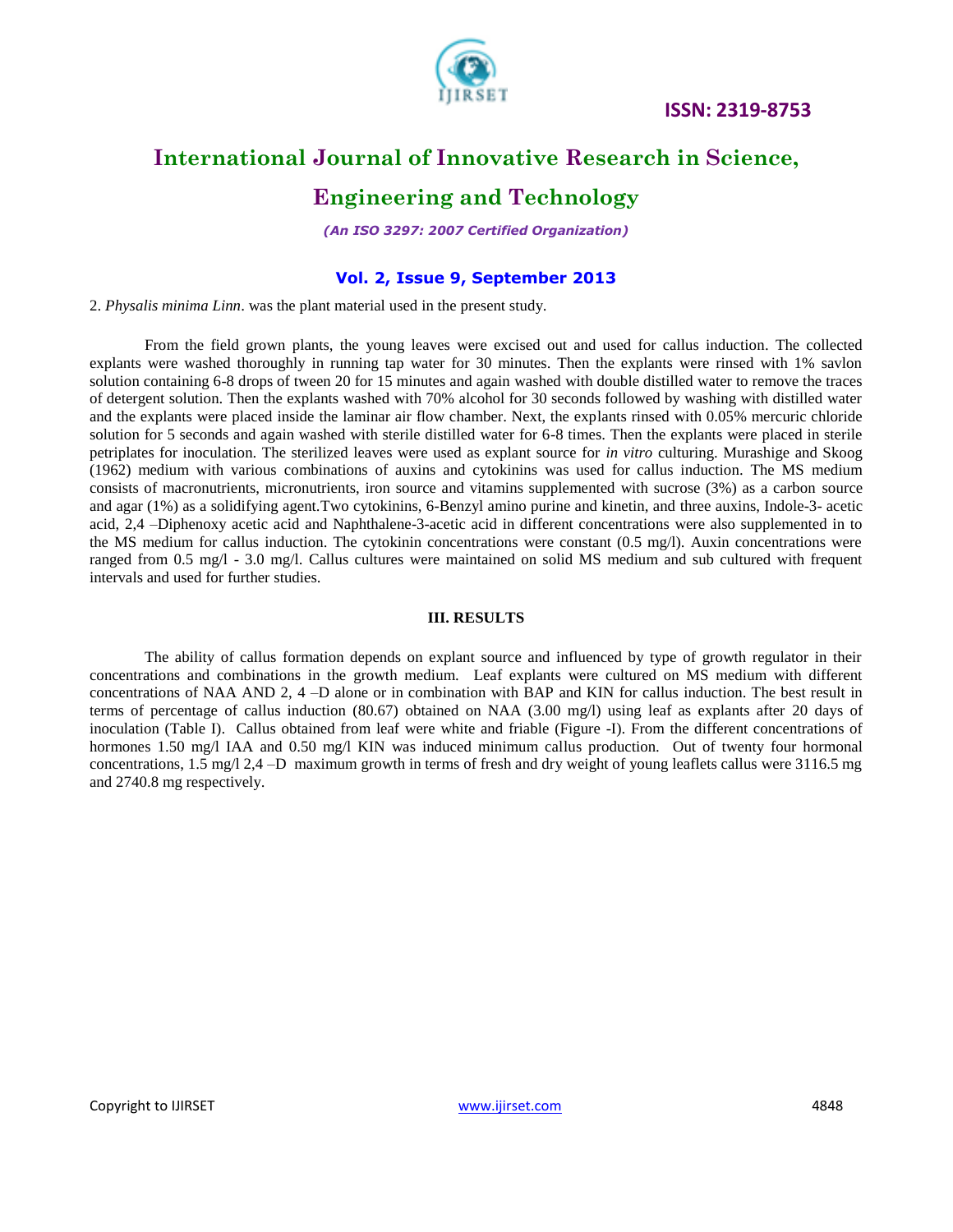

### **ISSN: 2319-8753**

## **International Journal of Innovative Research in Science,**

### **Engineering and Technology**

*(An ISO 3297: 2007 Certified Organization)*

**Vol. 2, Issue 9, September 2013**





**Figure I: Callus induction from young leaflets of** *Physalis minima* **with MS medium**

Table I: **Role of growth regulators on callus induction and callus growth of young leaflets of** *Physalis minima* **(Mean ± S.D)**

| SI No:     | Hormone (mg/l) | $%$ of<br><b>Callus Induction</b> | Fresh weight (mg) | Dry weight (mg)   |  |  |  |
|------------|----------------|-----------------------------------|-------------------|-------------------|--|--|--|
| <b>NAA</b> |                |                                   |                   |                   |  |  |  |
| Ī.         | 0.5            | $40.31 \pm 1.38$                  | $478.9 \pm 29.95$ | $111.3 \pm 18.95$ |  |  |  |
| 2.         | 1.0            | $30.64 \pm 1.19$                  | $302.1 \pm 13.07$ | $105.1 \pm 16.33$ |  |  |  |

Copyright to IJIRSET **18849** WWW.ijirset.com **18849** WWW.ijirset.com 4849

**z**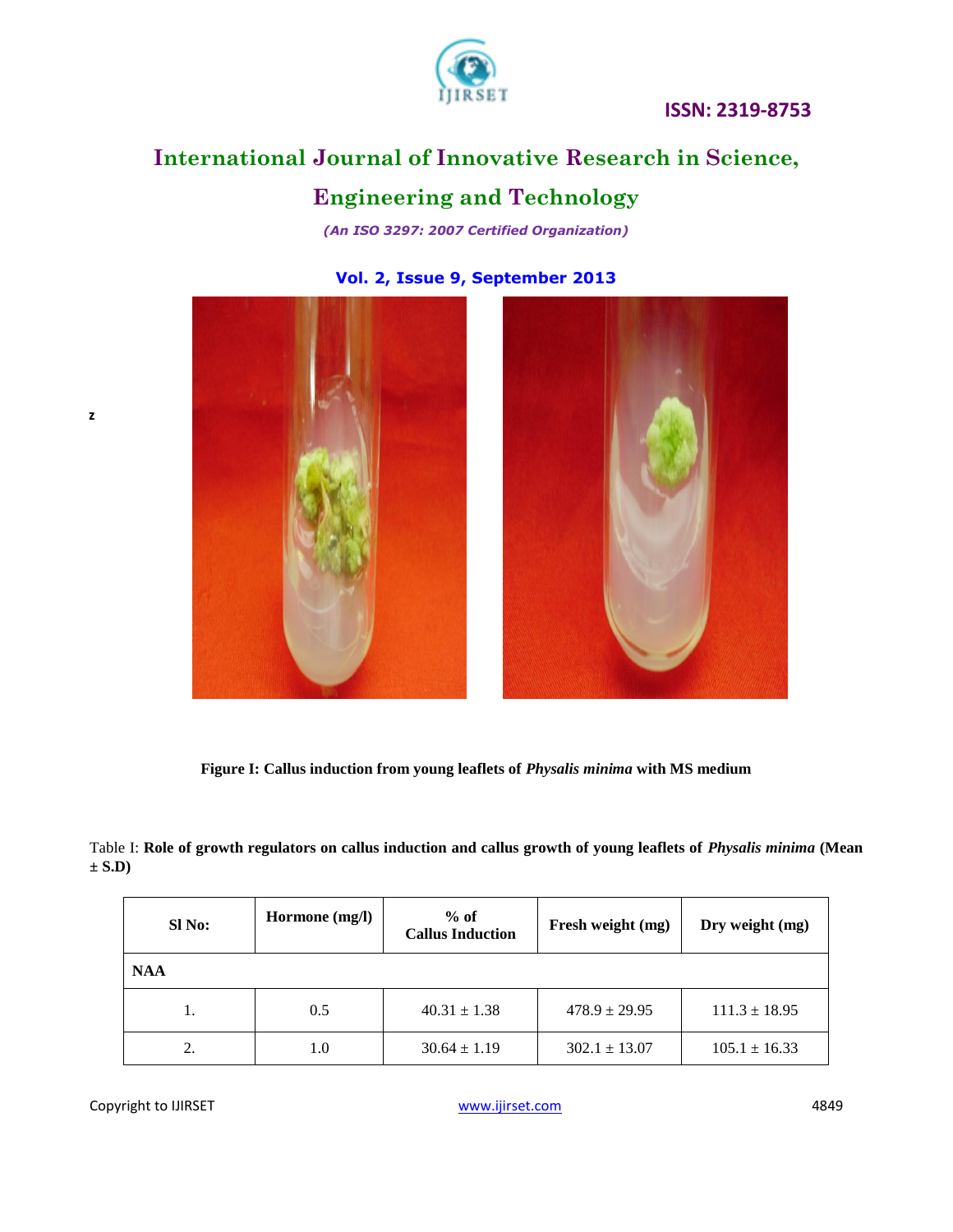



## **International Journal of Innovative Research in Science,**

## **Engineering and Technology**

*(An ISO 3297: 2007 Certified Organization)*

| 3.             | 1.5         | $30.12 \pm 1.26$ | $425.2 \pm 38.29$   | $119.7 \pm 18.03$   |  |  |  |
|----------------|-------------|------------------|---------------------|---------------------|--|--|--|
| 4.             | 2.0         | $70.24 \pm 1.33$ | $2098.1 \pm 146.06$ | $1760.1 \pm 105.46$ |  |  |  |
| 5.             | 2.5         | $70.04 \pm 1.28$ | $914.8 \pm 37.35$   | $518.5 \pm 38.62$   |  |  |  |
| 6.             | 3.0         | $80.67 \pm 1.48$ | $1955.7 \pm 159.82$ | $1451.2 \pm 238.52$ |  |  |  |
| $2,4 - D$      |             |                  |                     |                     |  |  |  |
| $\overline{7}$ | 0.5         | $20.09 \pm 1.19$ | $1234.4 \pm 313.20$ | $864.8 \pm 94.62$   |  |  |  |
| $\,8\,$        | 1.0         | $20.37 \pm 1.24$ | $1503.2 \pm 203.50$ | $1115.4 \pm 138.29$ |  |  |  |
| 9              | 1.5         | $10.66 \pm 1.17$ | $3116.5 \pm 143.94$ | $2740.8 \pm 579.09$ |  |  |  |
| 10             | 2.0         | $60.67 \pm 1.35$ | $3077.5 \pm 150.10$ | $2672.7 \pm 170.58$ |  |  |  |
| 11             | 2.5         | $60.21 \pm 1.13$ | $2409.8 \pm 322.72$ | $2016.0 \pm 128.87$ |  |  |  |
| 12             | 3.0         | $70.41 \pm 1.16$ | $3020.4 \pm 145.30$ | $2478.6 \pm 293.74$ |  |  |  |
| $NAA+BAP$      |             |                  |                     |                     |  |  |  |
| 13.            | $0.5 + 0.5$ | $10.67 \pm 1.24$ | $1229.9 \pm 79.83$  | $898.3 \pm 75.55$   |  |  |  |
| 14.            | $1.0 + 0.5$ | $60.33 \pm 1.17$ | $984.5 \pm 93.66$   | $785.1 \pm 37.72$   |  |  |  |
| 15.            | $1.5 + 0.5$ | $20.68 \pm 1.13$ | $1371.1 \pm 86.38$  | $864.0 \pm 95.49$   |  |  |  |
| 16.            | $2.0 + 0.5$ | $60.48 \pm 1.25$ | $894.0 \pm 57.45$   | $526.9 \pm 41.26$   |  |  |  |
| 17             | $2.5 + 0.5$ | $30.16 \pm 1.16$ | $883.2 \pm 42.33$   | $478.7 \pm 30.38$   |  |  |  |
| 18             | $3.0 + 0.5$ | $30.88 \pm 1.23$ | $847.4 \pm 42.51$   | $440.1 \pm 30.15$   |  |  |  |
| $IAA + KIN$    |             |                  |                     |                     |  |  |  |
| 19.            | $0.5 + 0.5$ | $10.24 \pm 1.33$ | $1548.5 \pm 15.04$  | $891.0 \pm 101.53$  |  |  |  |
| 20.            | $1.0 + 0.5$ | $20.61 \pm 1.97$ | $1707.3 \pm 166.14$ | $1319.4 \pm 108.03$ |  |  |  |
| 21.            | $1.5 + 0.5$ | $10.04 \pm 0.87$ | $2239.5 \pm 208.03$ | $1995.0 \pm 182.60$ |  |  |  |
| 22             | $2.0 + 0.5$ | $40.74 \pm 1.14$ | $1549.0 \pm 132.43$ | $944.7 \pm 193.24$  |  |  |  |
| 23.            | $2.5 + 0.5$ | $40.89 \pm 1.64$ | $1264.4 \pm 119.17$ | $888.2 \pm 69.59$   |  |  |  |
| 24.            | $3.0 + 0.5$ | $40.12 \pm 1.39$ | $927.3 \pm 95.90$   | $690.9 \pm 29.04$   |  |  |  |

### **Vol. 2, Issue 9, September 2013**